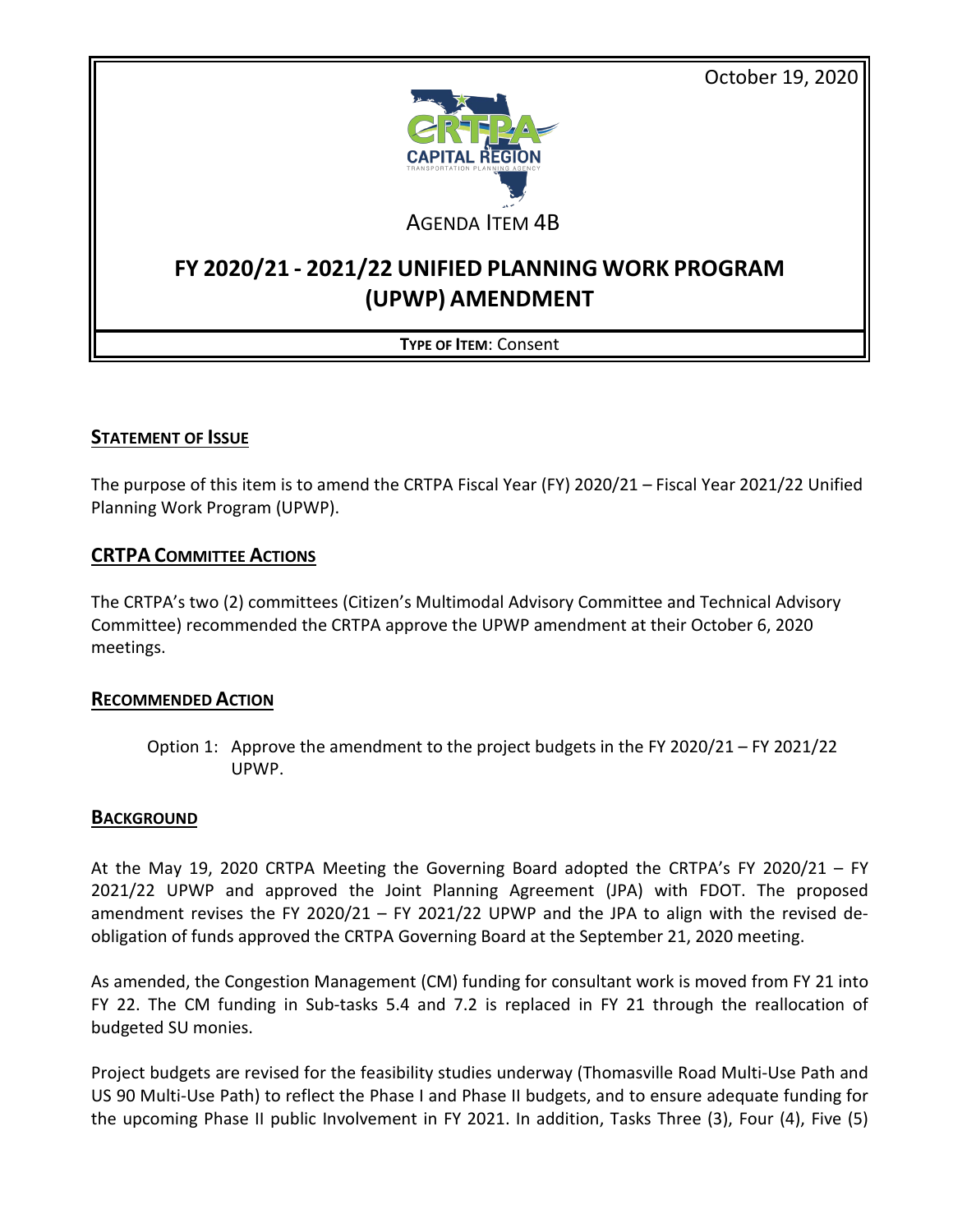and Six (6) are revised. Each task now includes minimal funding allocated for consultant work, such as data collection and preliminary assessments, in support of the activities listed in the tasks.

The FY 2021 Operating Budget, which was approved by the CRTPA Board and Executive Committee, is updated in the UPWP.

#### **OPTIONS**

Option 1: Approve the FY 2020/21 - 2021/22 UPWP Amendment. (Recommended)

Option 2: Provide other direction.

#### **ATTACHMENTS**

Attachment 1: 2020/21 - 2021/22 UPWP Fiscal Tables (Adopted and Amended) Attachment 2: FY21 Operating Budget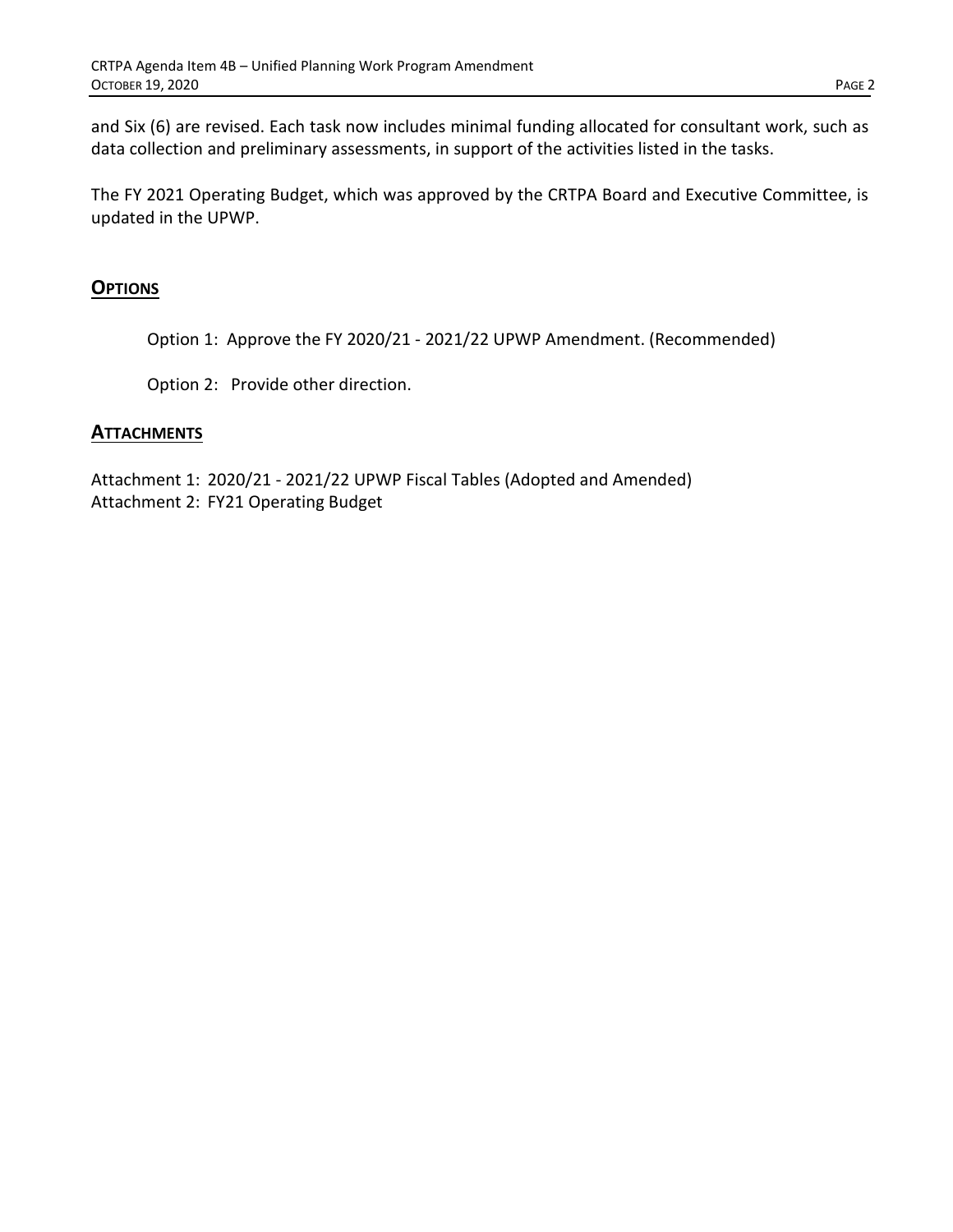# **ATTACHMENT 1**

| <b>UPWP</b>                                               |                                         | Original + Amndt No.1         | Amended (No. #2)                |                    | Original (Amended #1) | Amended (No. #2)           |
|-----------------------------------------------------------|-----------------------------------------|-------------------------------|---------------------------------|--------------------|-----------------------|----------------------------|
| SU FY 21 UPWP & SU FY 20 De-Ob                            |                                         | FY 2020/21                    | FY 2020/21                      | FY 2020/21         |                       | FY 2021/22                 |
| <b>TOTALS AVAILABLE</b>                                   | \$2,112,251.00                          | \$2,112,251.00                | \$2,112,251.00                  |                    | \$176,830.00          | \$<br>176,880              |
| <b>Task 1.0 Administration</b>                            |                                         |                               |                                 |                    |                       |                            |
| Personnel                                                 | 219107                                  | 219,107<br>Ŝ.                 | Ŝ.<br>219,107                   | \$                 |                       |                            |
|                                                           |                                         |                               |                                 | $\mathsf{\hat{S}}$ |                       |                            |
| Total 1.0 Budget \$                                       | 219,107                                 | Ś<br>219,107                  | 219,107<br>Ś                    |                    |                       | Ś                          |
| <b>Task 2.0 Data Collection</b>                           |                                         |                               |                                 | \$                 |                       |                            |
| <b>Total 2.0 Budget</b>                                   | <b>S</b>                                | Ś                             | Ś                               |                    |                       | Ś                          |
| <b>Task 3.0 Long-Range Planning</b>                       |                                         |                               |                                 | Ś                  |                       |                            |
| 3.0 Consultant Support Work /Data Collection              | Ś                                       | ¢,                            | 30,000                          | Ś                  |                       |                            |
| 3.1 LRTP Update                                           | 185,000<br>$\mathsf{S}$                 | 185,000<br>$\mathsf{\hat{S}}$ | 200,000                         | $\mathsf{\hat{S}}$ |                       |                            |
| <b>Total 3.0 Budget</b>                                   | Ś<br>185,000                            | 185,000                       | 230,000<br>Ś                    |                    |                       | Ś                          |
| <b>Task 4.0 Short-Range Planning</b>                      |                                         |                               |                                 | \$                 |                       |                            |
| 4.0 Consultant Support Work /Data Collection              | $\mathsf{\hat{S}}$                      | Ś                             | Ś<br>30,000                     |                    |                       |                            |
| 4.1 TIP Software                                          | $\mathsf{S}$                            | Ś                             | \$                              | Ś                  |                       |                            |
| Total 4.0 Budget \$                                       |                                         | Ś                             | 30,000<br>Ś                     |                    |                       | Ś                          |
| <b>Task 5.0 Mobility Planning</b>                         |                                         |                               |                                 |                    |                       |                            |
| 5.0 Consultant Support Work /Data Collection              | $\ddot{\mathsf{s}}$                     |                               | 30,000<br>Ś                     |                    |                       |                            |
| 5.1.1 Thomasville Rd. Path Feasibility Study (FS) Phase I | $\ddot{\mathsf{s}}$<br>125,000          | $\dot{\mathsf{S}}$<br>125,000 | $\mathsf{\hat{S}}$<br>89,955    | \$                 |                       | $\zeta$                    |
| 5.1.2 Thomasville Rd. FS Public Engagement Phase.II       |                                         |                               | 75,000                          | $\zeta$            |                       | $\mathsf{\hat{S}}$         |
| 5.2 Wakulla Springs (SR 267) Feasibility Study            | 100,000<br>$\ddot{\varsigma}$           | 100,000<br>\$                 | \$<br>100,000                   | $\overline{\xi}$   |                       |                            |
| 5.3 Apalachee Pkwy Trail Feasibility Study                | $\zeta$<br>60,000                       | 60,000<br>$\mathsf{\hat{S}}$  | 60,000<br>$\mathsf{\hat{S}}$    | \$                 | 125,000               | $\mathsf{S}$               |
| 5.4 Congestion Management Plan Process Phase II           | $\overline{\mathsf{S}}$                 |                               | 125,000                         | Ś                  |                       |                            |
| 5.5 Comprehensive Operational Analysis (Transit)          | $\mathsf{\hat{S}}$<br>250,000           | $\mathsf{\hat{S}}$            | $\mathsf{\hat{S}}$              | $\dot{\mathsf{S}}$ |                       | $\mathsf{\hat{S}}$         |
| 5.6 Oak Ridge Road Trail Feasibility Study                | $\zeta$                                 | 250,000                       | 250,000<br>$\mathsf{\hat{S}}$   | $\dot{\mathsf{S}}$ |                       |                            |
| 5.7 Regional Transit Study Update                         | 75,000<br>$\ddot{\mathsf{s}}$<br>60,000 | 75,000<br>60,000<br>Ŝ.        | 75,000<br>60,000<br>-Ś          |                    |                       |                            |
| 5.8 Other Trail Studies/Mobility Projects (TBD)**         | $\ddot{\mathsf{s}}$                     |                               |                                 |                    |                       |                            |
|                                                           | 200,000<br>$\zeta$                      | 197,500                       | 166,291                         |                    |                       |                            |
| 5.9 Midtown Phase II                                      |                                         | 2,500                         | 2,500                           | \$                 |                       |                            |
| <b>Total 5.0 Budget</b>                                   | 870,000<br>Ŝ.                           | 870,000                       | 1,033,746                       | Ś                  | 125,000               | -\$                        |
| Task 6.0 Public Involvement                               |                                         |                               |                                 |                    |                       |                            |
| 6.0 Consultant Support Work /Data Collection              |                                         |                               | 30,000<br>Ś                     |                    |                       |                            |
| Total 6.0 Budget                                          |                                         | Ś                             | \$<br>30,000                    |                    |                       | \$                         |
| <b>Task 7.0 Special Projects</b>                          |                                         |                               |                                 |                    |                       |                            |
| 7.1 1 US 90 Bike/Ped Tr.Feasibility Study Phase I         | $\ddot{\mathsf{S}}$<br>150,000          | Ś<br>150,000                  | Ś<br>43,754                     |                    |                       |                            |
| 7.1.2 US 90 Bike/Ped Tr. FS Public Engagement Phase II    |                                         |                               | 100,000                         |                    |                       |                            |
| 7.2 Stadium/Lk. Bradford/Gaines/Varsity Int. Study        | $\ddot{\varsigma}$<br>73,170            | $\mathsf{\hat{S}}$<br>73,170  | $\mathsf{S}$<br>125,000         | $\mathsf{\hat{S}}$ | 51,830                |                            |
| 7.3 Other Special Projects/Safety Studies (TBD)**         | $\mathsf{S}$<br>375,000                 | 375,000<br>$\mathsf{S}$       | 200.000                         |                    |                       |                            |
| 7.4 Corridor/Complete Streets (TBD)**                     | $\ddot{\mathsf{s}}$<br>239,974          | 239,974<br>\$                 | 100,644                         |                    |                       | 176,830                    |
| Total 7.0 Budget                                          | \$<br>838,144                           | \$<br>838,144                 | \$<br>569,398                   | \$                 | 51,830                | \$<br>176,830              |
|                                                           |                                         |                               |                                 |                    |                       |                            |
| <b>TOTAL</b>                                              | $\ddot{\bm{s}}$<br>2,112,251            | \$<br>2,112,251               | 2,112,251<br>Ś                  | \$                 | 176,830               | \$<br>176,830              |
|                                                           |                                         | <b>Amendment No. 1</b>        | Amendment No. 2 (SU)            |                    |                       | Amendment No. 2 (CM)       |
|                                                           |                                         | Add 5.9 Mid-Town Phase II     | Move CM Funds to FY 22          |                    |                       | CM Funds now in FY 22      |
|                                                           |                                         | <b>Reallocate SU Funds</b>    | Reallocate SU \$ to replace CM  |                    |                       | in Corridor Studies TBD    |
|                                                           |                                         | 5.8 to 5.9 \$2,500.           | Increase 3.1 RMP Budsget        |                    |                       | Note: \$50.00 more are CM  |
|                                                           |                                         |                               | Revise 5.1.1/Add Phase II 5.1.2 |                    |                       | Funds available than       |
|                                                           |                                         |                               | Revise 7.1.1/Add Phase II 7.1.2 |                    |                       | budgeted. Prior to next FY |
|                                                           |                                         |                               | with reallocated SU funds.      |                    |                       | updated Budgets will be    |
|                                                           |                                         |                               |                                 |                    |                       | adopted and the contract   |
|                                                           |                                         |                               |                                 |                    |                       | amended.                   |